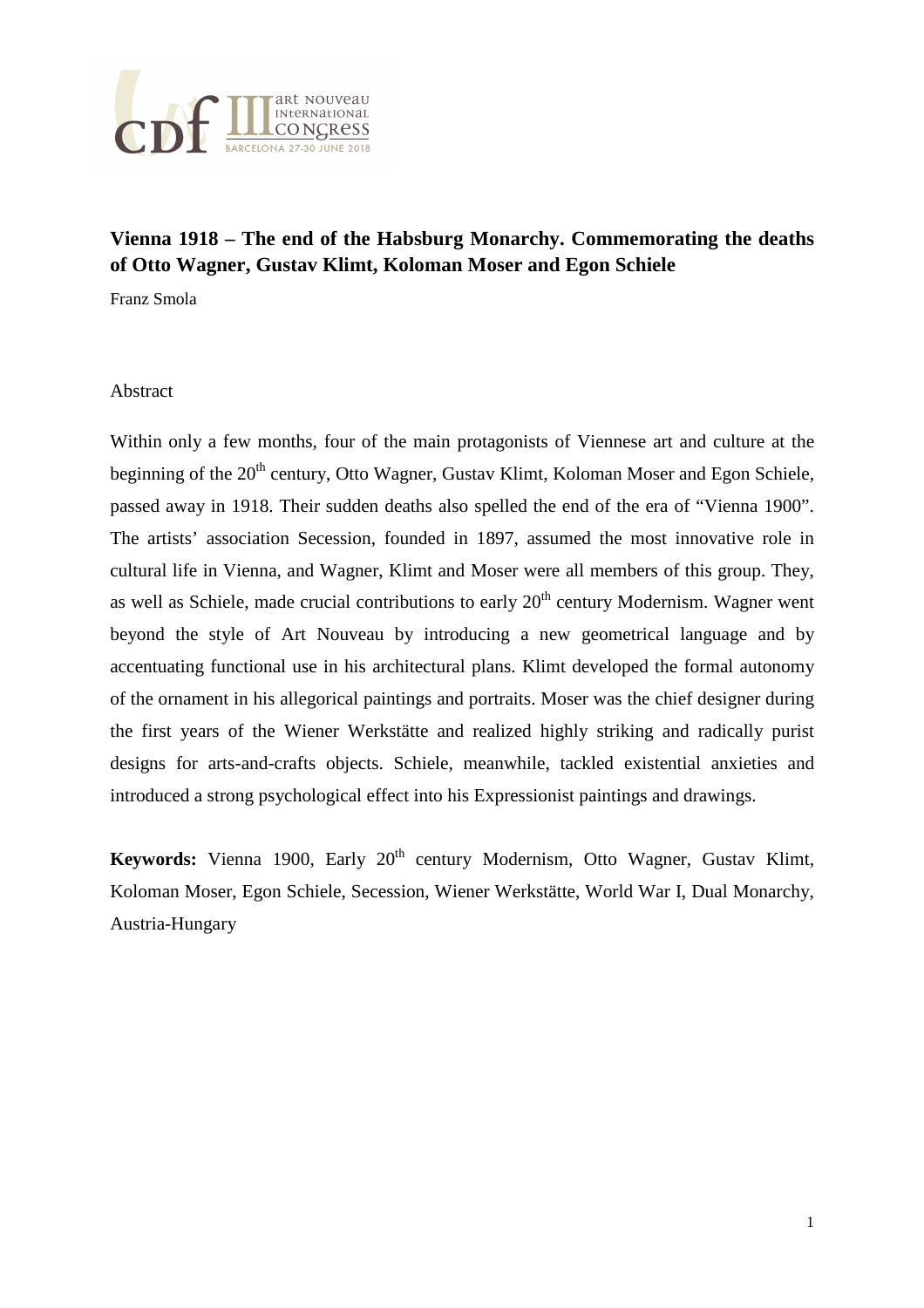

#### **Introduction**

In 1918, four of the main protagonists of Viennese Modernism at the beginning of the  $20<sup>th</sup>$ century passed away within the space of only a few months. None of their deaths were directly related to the War which would continue to rage in Austria until November 1918. Gustav Klimt died at the age of 56 on  $6<sup>th</sup>$  February following a stroke he had suffered one month before. Otto Wagner failed to overcome a bacterial inflammation and passed away on 11<sup>th</sup> April at the age of 77. Koloman Moser fell victim to jaw cancer, which had become noticeable in 1916, and which he succumbed to on  $18<sup>th</sup>$  October at 50 years of age. Finally, the year 1918 also saw the death of the only 28-year-old Egon Schiele on  $31<sup>st</sup>$  October, having contracted the so-called "Spanish influenza", a pandemic raging at the time, only a few days earlier.

Naturally, the unexpected passing of these four protagonists also spelled the end of an entire era, one known today simply as "Vienna 1900". The following essay recalls the important contributions of each of them to the striking rise of Modernism in Vienna from the turn of the century to World War I. Moreover, this article seeks to shed light on the multiple mutual links and connections between the biographies and works of these four key protagonists of Vienna 1900.

## **The Dual Habsburg Monarchy Austria and Hungary in 1918**

In 1918, Vienna and the Dual Habsburg Monarchy Austria and Hungary had entered the fifth year of a raging conflict, which became known as World War I or, in some participant states, as the "Great War". The capital was not directly involved in warfare, which was mainly contained to the battlefields on the frontiers of the Monarchy, including the borders with Russia, Romania, Serbia and Italy. After almost five years of War, however, economic goods and materials became scarce in all parts of the Monarchy, and in Vienna, too, the scarcity of food supply was increasingly felt and interfered more and more with everyday life. Moreover, galloping inflation started to undermine the financial system and to reduce faith in money.

Yet, it is surprising how cultural life still went on in a regular, traditional way, almost unchanged to how it had been in prewar years. Art exhibitions were held during the war as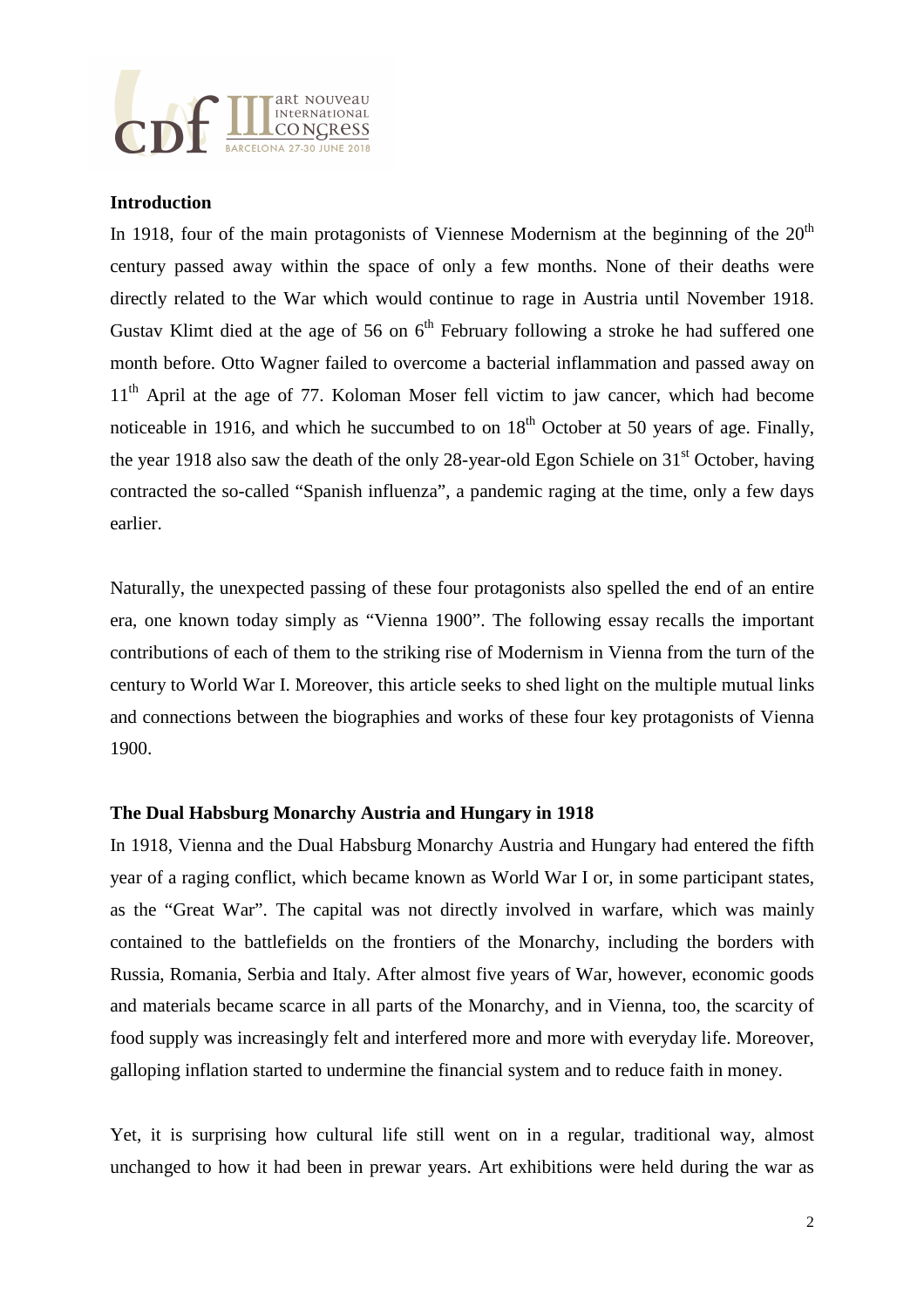

 $\overline{a}$ 

usual and Egon Schiele, for instance, celebrated his greatest success at the 49<sup>th</sup> exhibition of the Vienna Secession in March 1918. Even abroad, at least in allied or neutral countries, it was still possible to organize exhibitions, though it was impossible to travel to so-called enemy states. In early 1916, for instance, the Berlin Secession invited the Klimt Group to hold a major show there. In the fall of 1917, the ministry of war and the ministry of external relations financed a large exhibition in neutral Stockholm, which was meant to focus on the topic of war but which turned out to be one of the most outstanding and representational art shows on the Austrian avant-garde. The show traveled on a smaller scale also to Amsterdam.<sup>1</sup>

The extent to which the War interfered with the artists' and representatives of culture's personal biographies largely depended on their respective ages. Those who were born in the 1860s and before were in their early fifties or older at the outbreak of War in 1914. This applied to many representatives of Art Nouveau, in particular to Klimt and Wagner, who were not affected by the military draft and could continue their work without any obstacles. Those, however, who were born in the 1880s or later, like Egon Schiele, were called up for compulsory military service almost without exception. But it was exactly this generation which represented the new art movements following on from Art Nouveau, in Vienna predominantly Expressionism. For instance, an analysis carried out for an overview exhibition held in 1998 on Expressionist painting and graphic art in Austria between 1905 and 1925 had led to the conclusion that of the 26 artists whose works were chosen for this show only four had not been drafted into the army. $^{2}$ 

The Dual Habsburg Monarchy Austria and Hungary was one of the main players in World War I, seeing as it had also been the source of the conflict. When Serbian terrorists killed Franz Ferdinand, the heir to the Austrian throne, and his wife Sophie in July 1914 during a state visit to Bosnia's capital Sarajevo, and when Austria-Hungary declared war against Serbia in August as a result, a fatal system of alliances between several European powers was

<sup>&</sup>lt;sup>1</sup> Elizabeth CLEGG, "Austrian Art on the Move. The Cultural Politics of International Exhibiting 1900-1918," in: Tobias G. NATTER/Christoph GRUNENBERG (eds.), *Gustav Klimt. Painting, Design and Modern Life* (exhibition catalogue, Tate Liverpool, 2008), Liverpool, Tate Publishing, 2008, pp. 52-62: 55.

<sup>&</sup>lt;sup>2</sup> Franz SMOLA, "Austrian Artists during World War I. Introduction on the Theme," in: Peter WEINHÄUPL, Elisabeth LEOPOLD, Ivan RISTIČ, Stefan KUTZENBERGER (eds.), *And Yet There Was Art! Austria 1914- 1918* (exhibition catalogue, Leopold Museum, Vienna, 2014), Vienna, Verlag Christian Brandstätter, 2014, pp. 20-26: 24.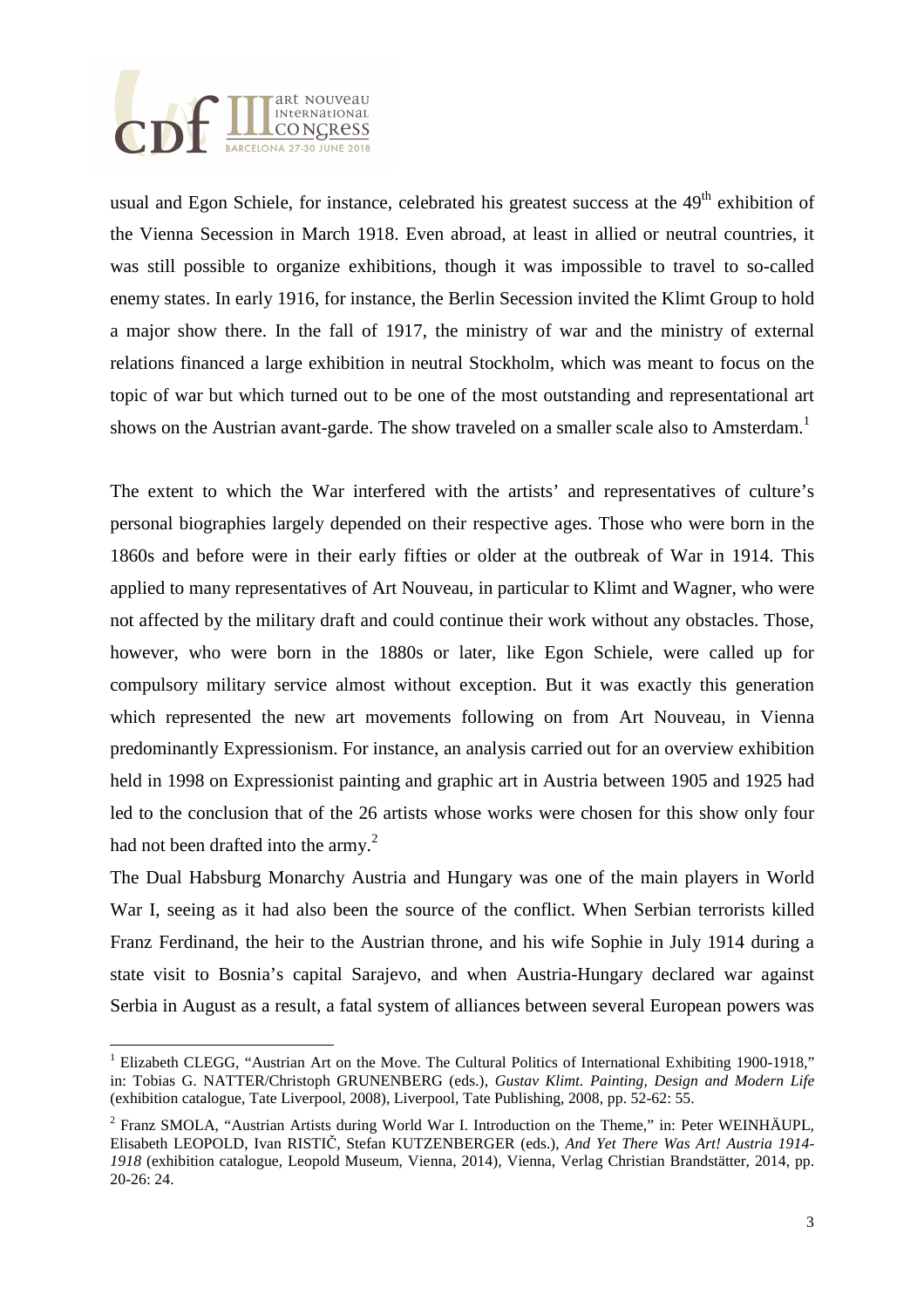

put into effect. Serbia competed with the Austrian Monarchy for the hegemony in the Balkans and could rely on her ally Russia. The Austrian Monarchy, in turn, had her strongest ally in the German Reich. In addition, Germany had permanent tensions with France. Therefore, before 1914, a highly fragile balance of powers and a complex allied system characterized European politics, a system that collapsed easily and triggered a series of declarations of war.

More than for any other party involved, the War turned out to be fatal for the Habsburg Monarchy. Losing the War constituted one of the factors responsible for the dissolution of the Habsburg Monarchy. On the other hand, the capitulation of Austria-Hungary was not the only reason for the end of the Habsburg Monarchy. Above all, it was the fragility of this state as a whole that occasioned its decline. In 1914, counting more than 50 million inhabitants, Austria-Hungary was Europe's third most-populated state after Russia and the German Empire and with a territory of almost 675,000 square kilometers was the second largest state in Europe after Russia. However, Austria-Hungary was not a nation state like most other European powers, but a multi-ethnic state consisting of more than ten major ethnic groups. These groups spoke very different languages, including German, Hungarian, Czech, Italian, Croatian and Polish.

It was a constant challenge to cope with these cultural and linguistic diversities, and within the parliament in Vienna there were ongoing heavy disputes about the rights of minorities. With Hungary, the state had already found a permanent and stable political solution with the so-called Austro-Hungarian Compromise of 1867, which had led to the constitution of a Dual Monarchy. The Monarchy had split into an Austrian and a Hungarian half, which had their own governments and tax systems. Only the government of the common ruler, Emperor Francis Joseph, and in addition the external affairs, the military and the financial affairs had to be decided on common grounds. But there were other Crown lands, too, which were eager for more autonomy, such as Bohemia and Moravia. In fact, in 1905 a Compromise was negotiated with Moravia. By 1914, representatives of Bohemia and those of the Italian regions belonged to the thriving opposition forces within the Austrian parliament.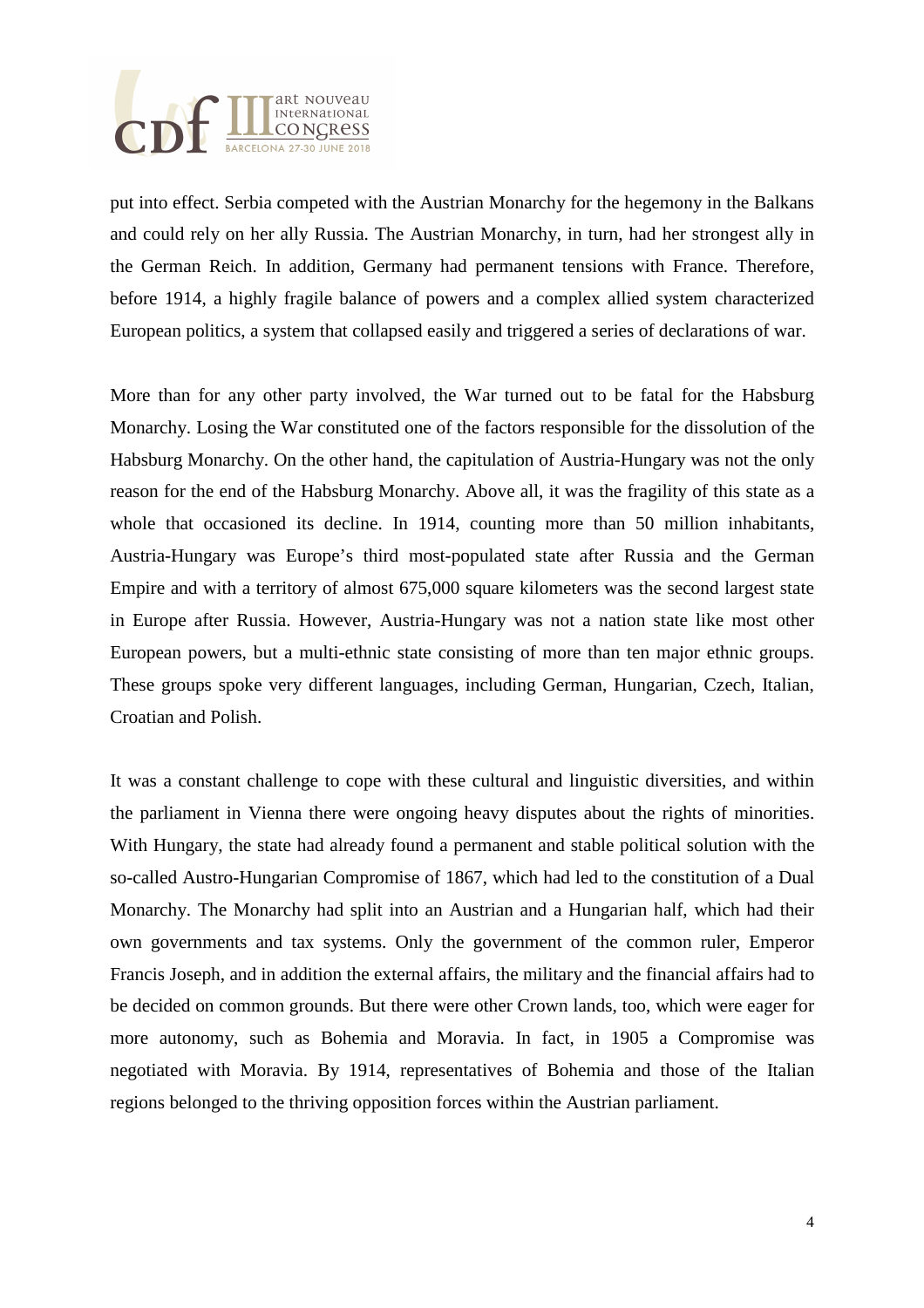

## **Vienna – political and cultural center of the Habsburg Monarchy**

Despite this precarious political situation, the economic growth of the Monarchy in the years around 1900 was quite considerable. Although many of the Crown lands of the Monarchy had a mostly backward rural economy, above all Hungary, Slovakia and Bukovina, there were also highly industrialized regions, such a Bohemia and Lower Silesia. By 1900, the Empire boasted several important political and economic centers, above all Budapest, Prague, Trieste, Cracow, Lviv, Ljubljana and Agram. Besides economic growth, these cities exhibited a vivid cultural life centered mostly on regional interests. One could even speak of various cultural centers within the Monarchy.

Amidst this multitude of diverse ethnic centers, Vienna represented above all the Germanic culture. But beyond that, the city of Vienna as residence of the common ruler Francis Joseph and the seat of administration of joint governmental affairs formed the pivotal focal point of the Empire, which held a huge attraction to all regions of the rest of the Monarchy. There was an enormous migration from the Crown lands from the periphery towards the center that climaxed between 1880 and 1914. In 1910 the city counted more than 2 million inhabitants and was thus among the world's largest metropolises, outdone only by London, New York and Paris and on a par with Chicago and Berlin.

Vienna was not only the political and cultural hub of the Monarchy, it was also an industrial center, and there was both extreme wealth and huge poverty in this city. One has to keep in mind that it was the wealthy few who were responsible for the cultural rise and who stood in stark contrast to the impoverished masses. The artistic movements formed part of this elitist system supported by the leading classes. Most of the new movements within the arts and culture that evolved in Vienna around 1900 were supported by this establishment and were mostly dependent on its financial support. The new artist group of the Secession, for instance, was largely sponsored by the municipality of Vienna, but also by private individuals such as the industrialist Karl Wittgenstein. This means that the "rebellious" group of Secessionists were part of the establishment from the beginning. Highlighting this interconnection is the fact that Emperor Francis Joseph personally attended the opening ceremony of the Secession building in 1898 and thus made it clear that the establishment acknowledged this reformist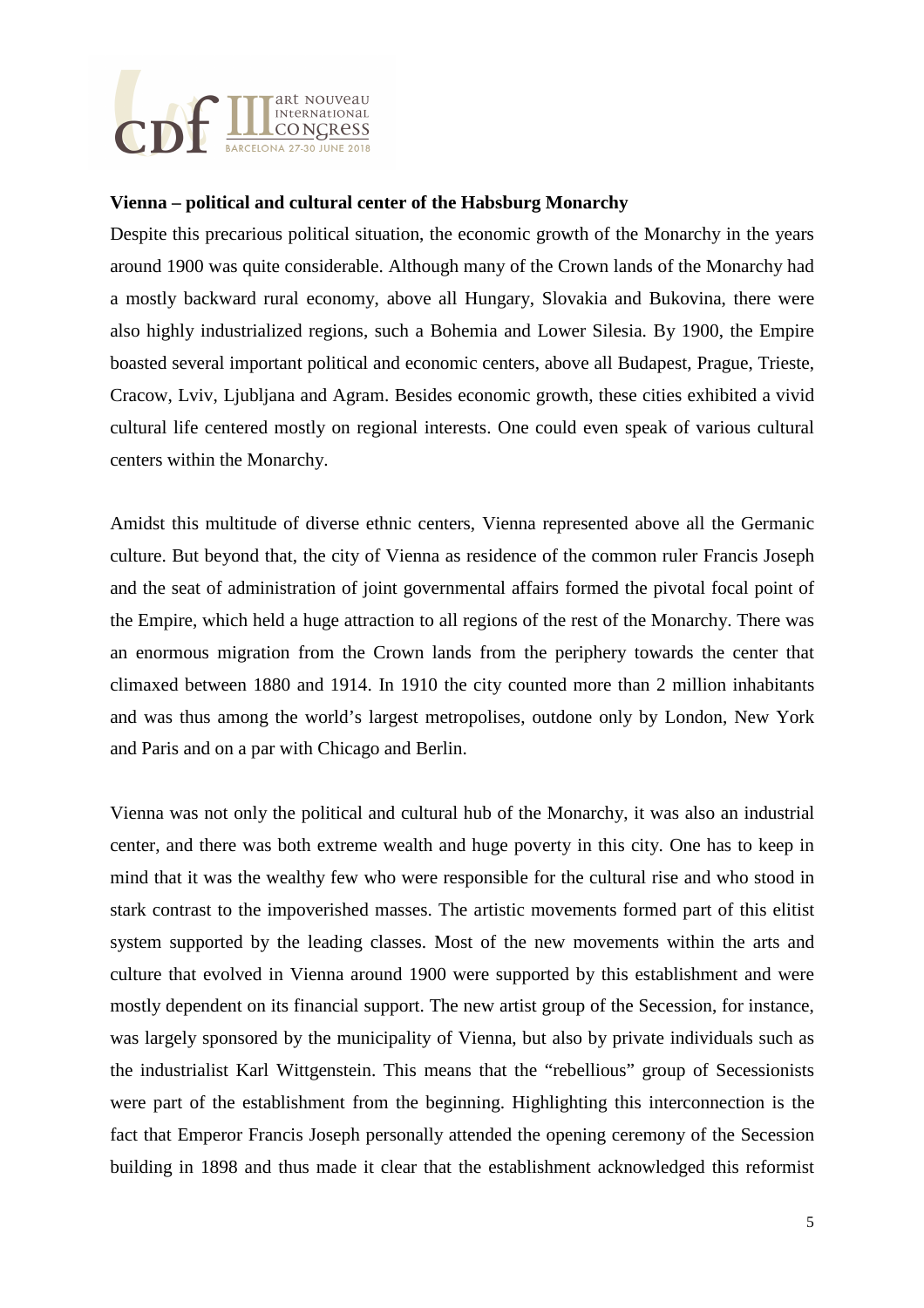

group. The design studio of the Wiener Werkstätte, founded by Koloman Moser, Josef Hoffmann and Fritz Waerndorfer in 1903, was largely dependent on clients from the bourgeoisie. Gustav Klimt's numerous commissions for portraits mostly came from members of the upper middle classes, and Klimt's works were eagerly collected above all by rich families like the Wittgensteins, Lederers, Primavesis, Zuckerkandls or Knipses.<sup>3</sup>

#### **Secession – the onset of Modernism**

The artists' association Secession assumed beyond doubt the most innovative role in cultural life in Vienna around 1900. Its name aptly describes how this group came into existence. In the spring of 1897, a group of 23 members of the so-called Künstlerhaus, which was the leading artists' union in Vienna at that time, organized themselves to form a reformatory group within the Künstlerhaus aimed at a renewal of the spirit of art in Vienna and reflecting modern international tendencies. After unsuccessful attempts to establish themselves within the Künstlerhaus, 13 rebellious artists literarily seceded from the union on  $24<sup>th</sup>$  May 1897 and established their own artists' group, which was to rival their former association. The rebels were clever enough to secure the patronage of the municipality, and on the very day that they declared their secession and exit from the Künstlerhaus, the city government granted permission for the construction of their new exhibition and office building on a prominent site on Vienna's Ringstrasse.

Besides their inclination towards international modern tendencies, the most striking difference between the Secession and the Künstlerhaus was the diversity of its members. The Secession linked representatives of the fine arts, like painters and graphic artists, with architects, designers and even stage designers. To a certain extent, this intermingling of different genres gave rise to a special shared esthetics, which may be termed the Secessionist style. This style adopted features of Art Nouveau, the predominance of stylization of figures and the importance of graphic forms. The most visible manifestation of the Secessionist style can be found in graphic art, as realized for example in the magazine "Ver Sacrum" published by the Secession between 1898 and 1903. All members of the Secession were invited to make

 3 Tobias G. NATTER, *Die Welt von Klimt, Schiele und Kokoschka. Sammler und Mäzene,* Cologne, Dumont, 2003, pp. 12-139.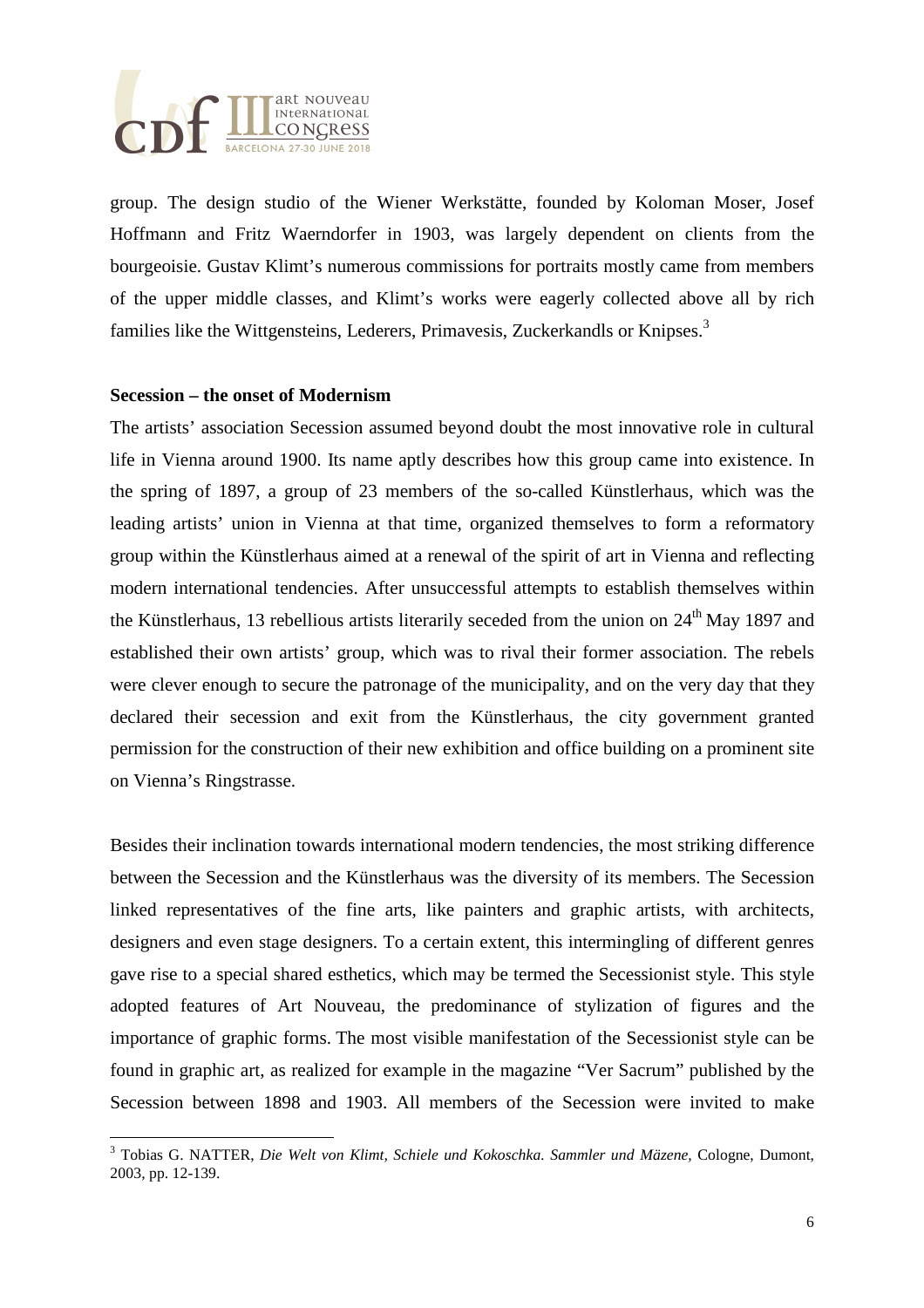

contributions to this magazine, including illustrations and images of their works, and above all were asked to deliver proposals for the magazine's graphic design. In fact, "Ver Sacrum" played a key role in helping to propagate the new Art Nouveau style and in shaping a new taste among Vienna's cultural scene during these years.<sup>4</sup>

Another way of propagating the new Secessionist style was provided by the association's exhibition posters designed by the Secessionists. These posters, created by Moser, Joseph Maria Olbrich, Alfred Roller, Maximilian Kurzweil, Leopold Stolba or Adolf Böhm, became benchmarks of a new style, seeing as they derived decisive influences from Japanese woodcuts and were shaped by a strong geometrical language.

Finally, the Secession set a new milestone in terms of exhibition design. It was mainly during the first few years of the group's activities, between 1898 and 1905, that Joseph Maria Olbrich, the architect of the Secession building, together with Josef Hoffmann and Koloman Moser, shaped a completely new exhibition design. They opted for a modernist setting which provided a lot more space for the artworks than had been accorded them before. Moser and Hoffmann in particular preferred an austere interior with a lot of white empty walls and only scarce geometrical structures.<sup>5</sup>

The very fact that Wagner, Klimt and Moser were members of the Secession proves the Secession's importance. For all of them, the foundation of the Secession had marked a crucial milestone in their personal careers, and they derived strong support from it for their creativity and for shaping their personal style. Klimt and Moser were among the most active founding members of the group. Klimt adopted the role of first president, although he resigned from this position only one year later in order to concentrate more on his commissions. Wagner was to become a member only a few months after the group's foundation. And even Schiele, who was never admitted to this association, was invited in the spring of 1918 to hold a major

 4 Marian BISANZ-PRAKKEN, *Heiliger Frühling. Gustav Klimt und die Anfänge der Wiener Secession 1895- 1905,* (exhibition catalogue, Albertina, Vienna, 1998/1999), Vienna-Munich, Verlag Christian Brandstätter, 1999, pp. 109-119.

<sup>5</sup> Sabine FORSTHUBER, *Moderne Raumkunst. Wiener Ausstellungsbauten von 1898 bis 1914,* Vienna, Picus Verlag, 1991, pp. 91-108.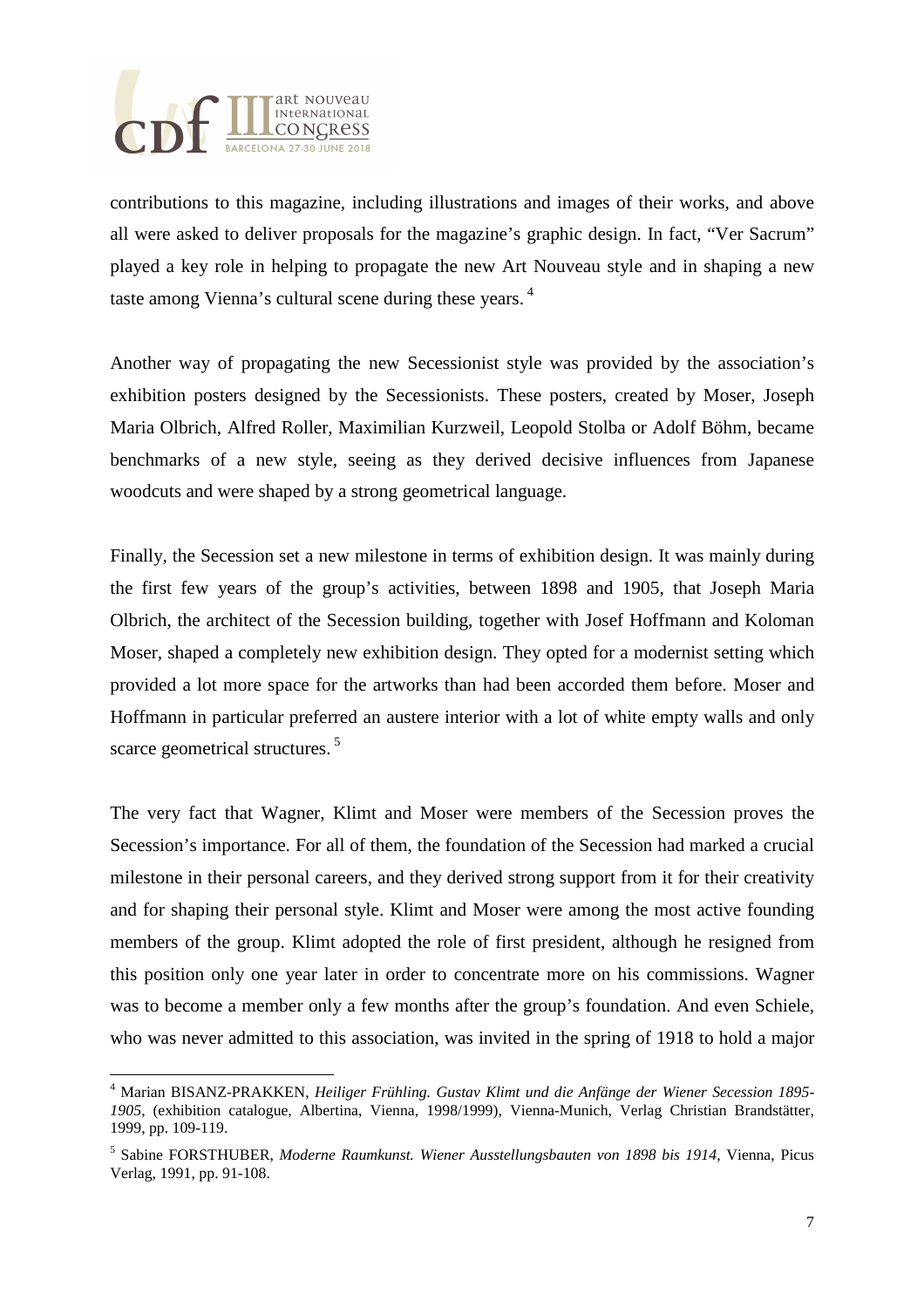

exhibition in the Secession building, an opportunity which he skillfully turned into his greatest success with the Viennese public.

## **Otto Wagner – from Art Nouveau to functionalism**

With Wagner and Klimt in particular, the date of the Secession's foundation coincided with the adoption of strong elements of Art Nouveau within their work and with the evolution of an independent, personal interpretation of Art Nouveau architecture and painting. In fact, there are some striking parallels in the careers of Wagner and Klimt. Both belonged to the generation of artists and architects whose styles had been informed by the historicist tastes of the time, the most unique and impressive manifestation of which was the construction of the monumental Ringstrasse. Both had honed great skills in the style of historicism and had won early fame. Wagner, in particular, had already received prestigious commissions for apartment buildings along the Ringstrasse and within the noble inner districts in the heart of the city in the 1870s and 1880s. In these works, Wagner largely adhered to a representational historicist, neo-Renaissance style indebted to traditional decor.

Wagner was already in his fifties when he turned from the middle of the 1890s onwards towards the new style of Art Nouveau in his work. Leaving behind the traditional classicist style characterized by tectonic structures of vertical columns, he started to design buildings which highlighted the effect of flat walls and which derived structure mainly from graphical floral decor. The most prominent example for this new way of interpreting architectonical elements can be found in the three neighboring apartment houses that Wagner built in 1898 along the Viennese boulevard Wienzeile. The most striking elements are painted tiles, called majolica, which cover the facade of one of the houses, and which had rarely been used before in Viennese architecture.<sup>6</sup> During those years, Wagner also received the unique commission for planning the new city railway, which constituted a huge and unprecedented enterprise for the metropolis. The project saw three railway lines connecting the suburban areas with the

 6 Andreas NIERHAUS / Eva-Maria OROSZ (eds.), *Otto Wagner* (exhibition catalogue, Wien Museum, Vienna, 2018), Vienna, Residenz Verlag, 2018, pp. 320-329.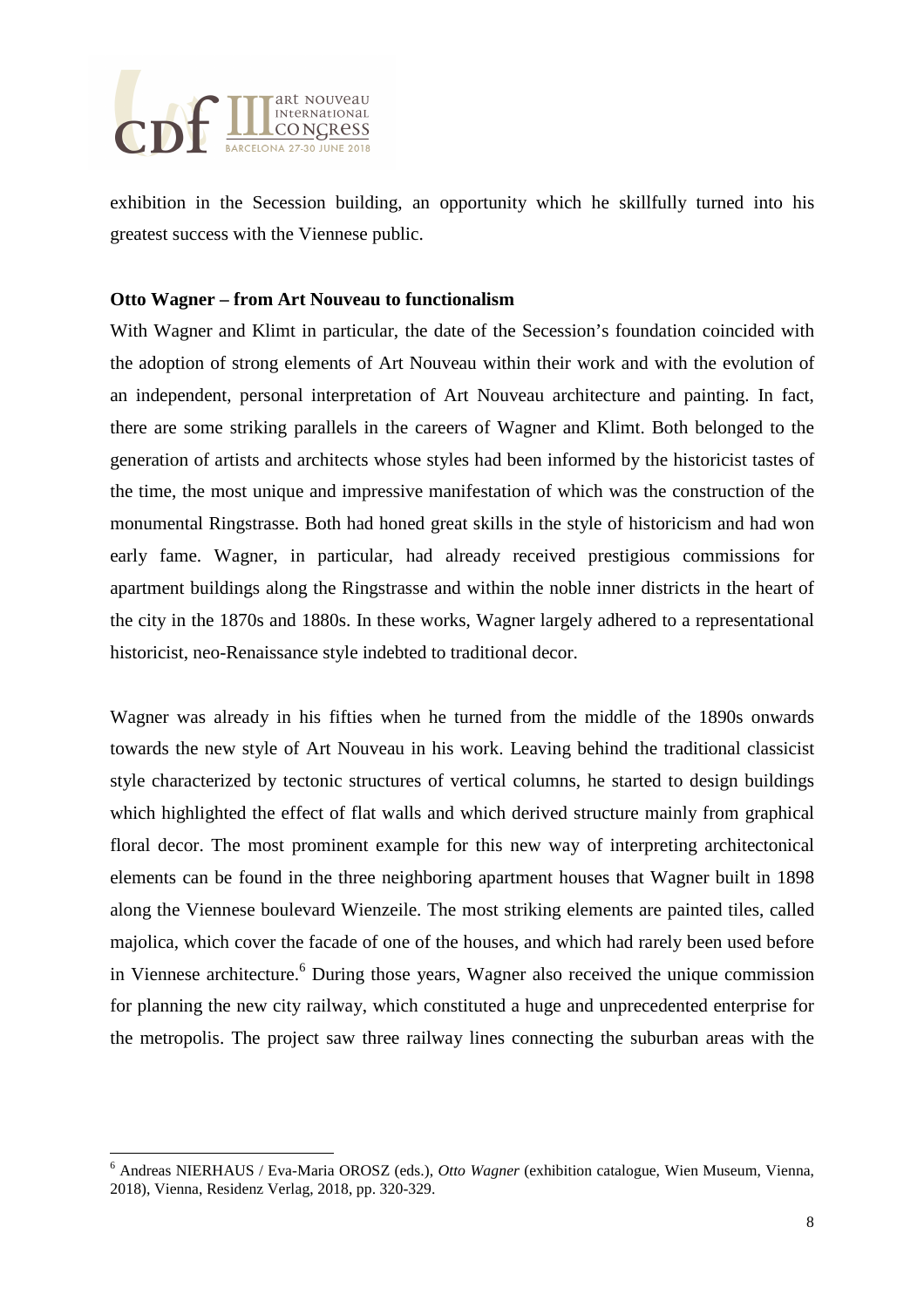

center, and with most of the 36 stations Wagner applied the new architectonical language of Art Nouveau, thus creating highly visible landmarks of this new style all over the city.<sup>7</sup>

During the following years, however, Wagner went beyond pure floral Art Nouveau and achieved a new artistic autonomy, which today constitutes his most important contribution to early  $20<sup>th</sup>$  century Modernism. On the one hand, Wagner developed a particular personal style by introducing a new geometrical language into the designs of his buildings. The most striking expression of this new geometrical Art Nouveau style can be found in Wagner's masterpiece, the church Saint Leopold at Steinhof, erected between 1902 and 1904, which forms part of a large hospital complex on the outskirts of Vienna.<sup>8</sup> Already the cubic shape of the building indicates a pure geometric outline, and the entire exterior and interior decor reveals a multitude of various geometrical forms. The exterior of the building boasts a solemn chord of gold and white, accentuated by the golden cupola, and the chord is repeated in the interior.

On the other hand, Wagner created his particular personal style by accentuating functionality and usability in his architectural plans. The most prominent example of this functional style is the design for the Austrian Postal Savings Bank in Vienna constructed between 1903 and 1910 (Fig. 1). Situated alongside the prominent Ringstrasse and standing in stark contrast to the neighboring historicist buildings, Wagner stressed the importance of function, for example in showing the aluminum nails that secure the stone tiles to the granite stone facade. Recent research proves the importance of this mechanism, but at the same time exposes an overemphasis on the visibility of these nails. $\frac{9}{2}$ 

 $\overline{a}$ 7 Andreas NIERHAUS / Eva-Maria OROSZ (eds.), *Otto Wagner* (exhibition catalogue, Wien Museum, Vienna, 2018), Vienna, Residenz Verlag, 2018, pp. 292-293.

<sup>8</sup> Andreas NIERHAUS / Eva-Maria OROSZ (eds.), *Otto Wagner* (exhibition catalogue, Wien Museum, Vienna, 2018), Vienna, Residenz Verlag, 2018, pp. 360-363.

<sup>9</sup> Michaela TOMASELLI / Thomas HASLER, "Des Nagels Kern und seine Hülle. Über die konstruktive Wahrheit des legendären Scheinnagels," in: Andreas NIERHAUS / Eva-Maria OROSZ (eds.), *Otto Wagner* (exhibition catalogue, Wien Museum, Vienna, 2018), Vienna, Residenz Verlag, 2018, pp. 96-109.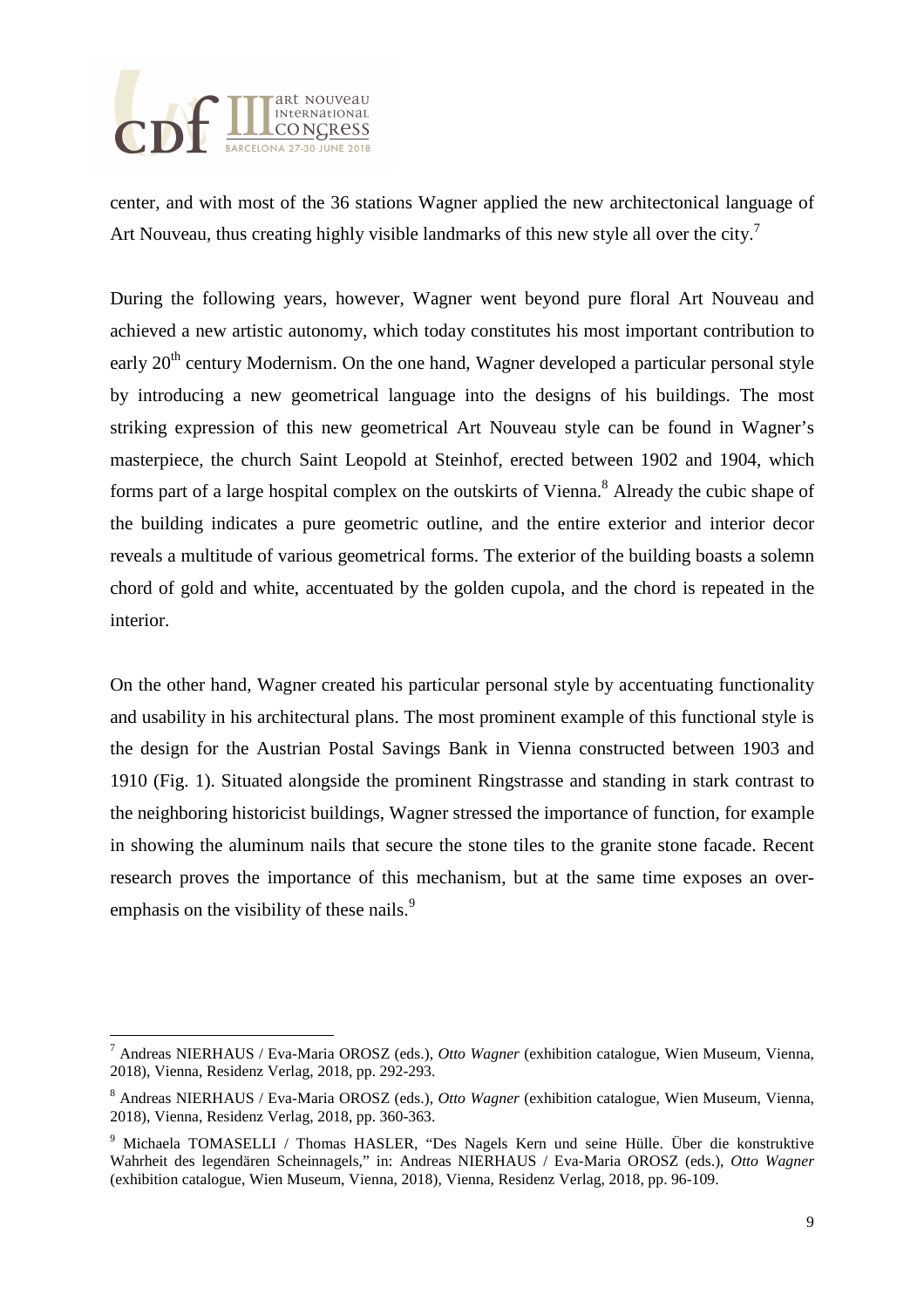

#### **Gustav Klimt – the emancipation of decor**

Klimt, like Wagner, started a successful career as master of the historicist style. When he was still a student, he founded the so-called Artist Company together with his brother Ernst and their fellow student Franz Matsch, a workshop specializing in the interior decoration of theater buildings and representational palaces. First, they realized commissions in the provinces, including the theaters in Liberec in Bohemia and in Fiume on the Dalmatian coast, delivering paintings adorning the halls, staircases and stage curtains. Later, they gained notoriety also in the capital of Vienna. Among the most prominent works were paintings in the staircases of the Museum of Fine Arts and that of the Imperial Theater, the Burgtheater. For the brilliant execution of the Burgtheater commission, they even received a medal of honor from Emperor Francis Joseph.

In the late 1890s, Klimt turned towards the new style of Art Nouveau. He was already in his thirties when he left behind the historicist tradition he and his friends had so successfully applied for their representational interior decorations. This shift in style occurred right in the middle of the last commission offered to the company Gustav Klimt and Franz Matsch – brother Ernst had passed away unexpectedly in 1892 – to execute large panels with allegories of the faculties for the ceremonial hall of the new building of Vienna University on the Ringstrasse. Klimt was supposed to depict the faculties "Philosophy", "Medicine" and "Jurisprudence", while Matsch was asked to render the faculty "Theology" and execute the large centerpiece of the ceiling showing a general allegory. While Matsch adhered in his paintings to the traditional style of representational allegories, Klimt arrived at a solution that was to be the first masterpiece of Symbolism in Vienna. His new language opposed traditional allegories and presented man in a state of weakness and passiveness. When the paintings were presented for the first time on the occasion of several exhibitions at the Secession between 1900 and 1903, they provoked a public uproar and scandal. The protests of the art critics and academics led to fierce debates about modern art in general and even reached Vienna's parliament. Following the scandal, the committee in charge decided against displaying the works at the university. Klimt reacted by withdrawing from the commission. He paid back his fee and subsequently sold the paintings to private collectors. Unfortunately,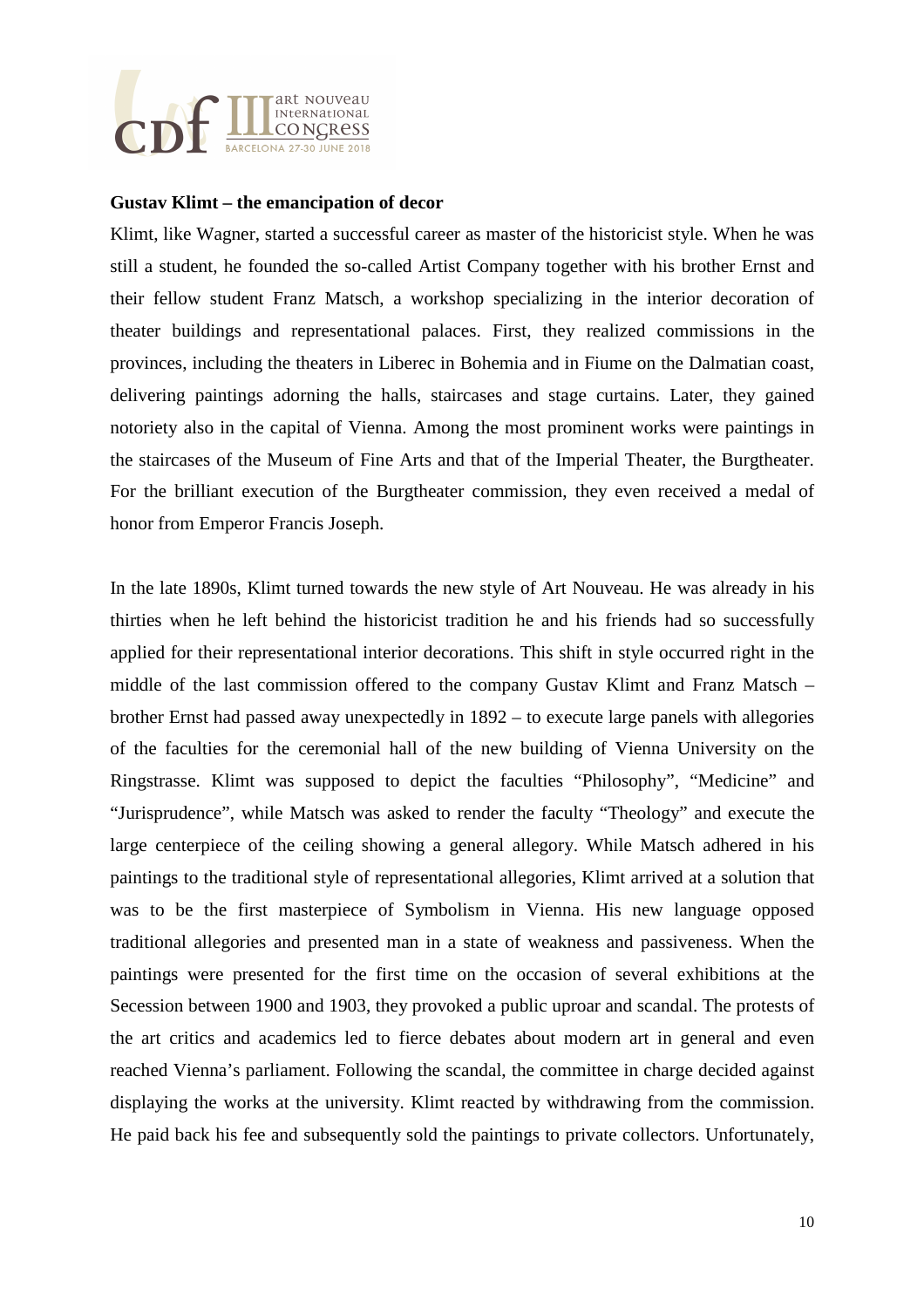

all three Faculty Paintings were destroyed in the final days of World War II.<sup>10</sup> Aside from these Symbolist works, Klimt also honed a powerful skill in portrait painting during this time and derived considerable influences from international Art Nouveau masters such as the Belgian Fernand Khnopff and the American James McNeill Whistler.

Klimt's outstanding contribution to early  $20<sup>th</sup>$  century Modernism is the development of the formal autonomy of the ornament. Especially in the works he created during what became known as his "Golden Period" between 1902 and 1909, he liked to combine abstract ornaments of mostly geometrical shapes with perfectly designed figurative parts. As a result, the beholder is confronted with completely different illusionary levels within the same depiction. The most prominent example of this is Klimt's painting "The Kiss" created in 1907/08 (Fig. 2).<sup>11</sup> Aside from the symbolic decor of the two protagonists' garments, we can detect a strong tendency towards abstraction in the way he rendered the background. The scattered golden dots, which cover the dark plain surface, evoke a strong spiritual atmosphere within the entire scene. In the portraits, which Klimt executed during the same period, we also observe such an ambiguity of different illusionary levels. In the painting "Portrait of Fritza Riedler" dated 1906, for instance, the figure of the woman, and especially her dress, is executed in a meticulous, almost miniature-like way with a high ambition of imitating reality.<sup>12</sup> The parts of the chair and the background, by contrast, reveal a geometrical structure that cannot even be identified with any precise motif. Thus, decor plays quite an independent role in Klimt's compositions and reaches a striking formal emancipation.

## **Koloman Moser and the Wiener Werkstätte**

 $\overline{a}$ 

While Wagner and Klimt had discovered the style of Art Nouveau in the middle of their careers, Koloman Moser, several years younger, was acquainted with Art Nouveau from his

<sup>&</sup>lt;sup>10</sup> Franz SMOLA, "Quotes and Images," in: Tobias G. NATTER / Franz SMOLA / Peter WEINHÄUPL (eds.), *Klimt. Up Close and Personal. Paintings – Letters – Insights* (exhibition catalogue, Leopold Museum, Vienna, 2012), Vienna, Christian Brandstätter Verlag, 2012, pp. 176-303: 183-191.

<sup>&</sup>lt;sup>11</sup> Belvedere, Vienna, Inv. 912, in: Tobias G. NATTER (ed.), Gustav Klimt. Complete Paintings, Cologne, Taschen, 2012, no. 179.

<sup>&</sup>lt;sup>12</sup> Belvedere, Vienna, Inv. 3379, in: Tobias G. NATTER (ed.), Gustav Klimt. Complete Paintings, Cologne, Taschen, 2012, no. 170.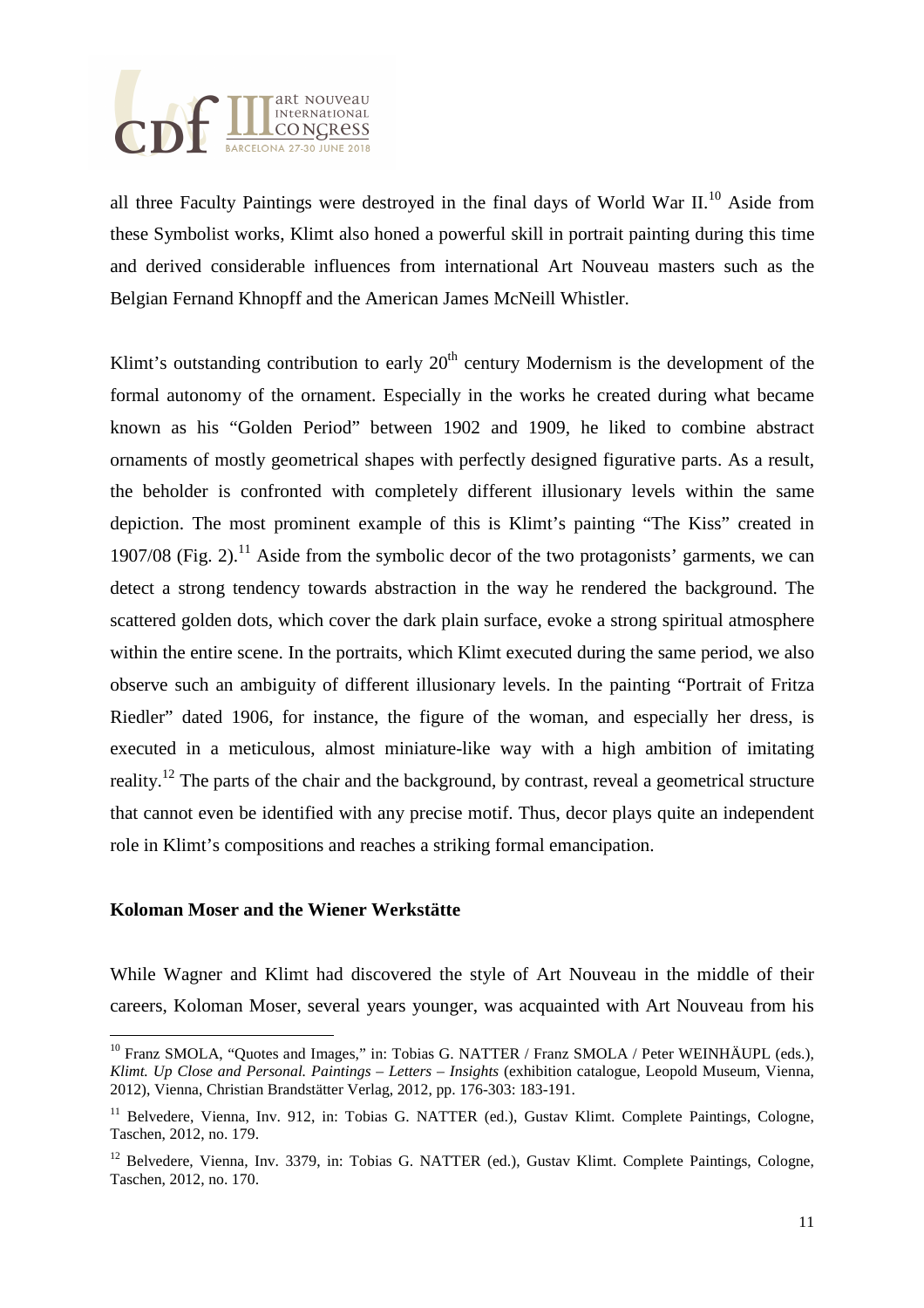

 $\overline{a}$ 

beginnings. After his studies at the Vienna Academy of Fine Arts, where he was initially trained as a painter, he turned to graphic art and began to specialize in narrative graphic illustrations. In the 1890s he executed numerous illustrations for contemporary novels and revues, for instance for the humoristic journal "Meggendorfers Humoristische Blätter" published in the Bavarian town of Eßlingen. Unsurprisingly, these illustrations reveal a considerable influence of Munich Jugendstil. He contributed various illustrations to the ambitious volume "Allegorien. Neue Folge", a collection of allegorical graphic works edited by Martin Gerlach in 1895 in Vienna in order to propagate the style of Art Nouveau. Among others, it also included illustrations by Klimt, Carl Otto Czeschka and Bertold Löffler. In 1899, Moser assumed the post of professor at the School of Applied Arts in Vienna. In his position as professor for graphic art, he conveyed the new style of Art Nouveau to a whole generation of students. Moser was also the chief designer for the Secession's magazine "Ver Sacrum". During the entire period the journal was published from 1898 to 1903, Moser provided more than 150 illustrations. They allow us to retrace his stylistic development from a curved-linear Art Nouveau style towards a purist orthogonal and geometrical type of Art Nouveau that Moser adhered to from 1901 onwards.<sup>13</sup>

Moser was also responsible for the design of some motifs for the Secession building, which was constructed in 1898 based on plans by Joseph Maria Olbrich. Moser contributed the reliefs of owls on the facade, the frieze of dancers adorning the back of the building, as well as the designs for the large stained-glass window in the entrance hall. The frieze of dancers and the glass window disappeared in later years. Also in 1898, Moser created the design for the golden portrait medallions decorating apartment number 38 on the Wienzeile designed by Otto Wagner. Several years later, in 1905, Moser also furnished the designs for the stainedglass windows of Wagner's newly erected Church at Steinhof.

Moser was one of the founding members of the famous design studio Wiener Werkstätte, founded in 1903 by the architect Josef Hoffmann, the entrepreneur Fritz Waerndorfer and

<sup>&</sup>lt;sup>13</sup> Marian BISANZ-PRAKKEN, "Kolo Moser und der 'Heilige Frühling' der Wiener Secession," in: Rudolf LEOPOLD / Gerd PICHLER (eds.), *Koloman Moser 1868-1918* (exhibition catalogue Leopold Museum, Vienna 2007), Munich-Berlin-London-New York, Prestel, 2007, pp. 68-99.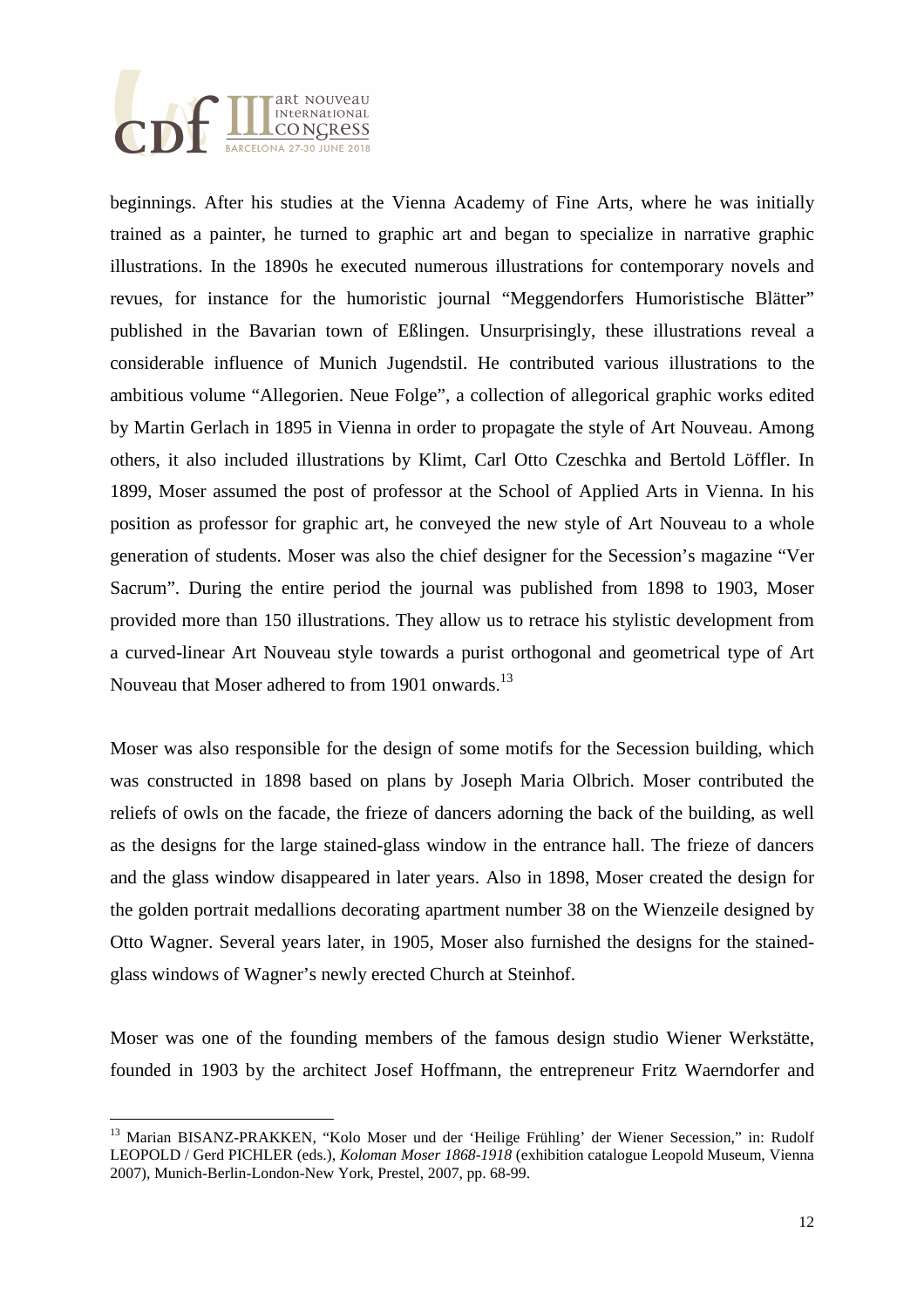

Moser. Like many other new design studios founded during these years in other European cities, the Wiener Werkstätte also pursued the idea of embellishment of everyday life, of improving the general taste of people, and of enhancing people's wellbeing by surrounding them with objects of modern design. The Wiener Werkstätte manufactured all kinds of interior items, such as furniture, wallpapers, fabrics and rugs, various types of household goods, such as silverware, glassware and ceramics, as well as jewelry and fashion design. The Wiener Werkstätte adhered to the principle of a production process shared by the designing artists and the executing craftsmen, while both left their stamped initials on the objects as permanent signatures.<sup>14</sup> Moser, together with Hoffmann, was the main designer for the Wiener Werkstätte during those initial years. He preferred clear geometrical forms and a very conscious use of materials. Moser executed his most striking and radically purist designs in metal objects, silverware and furniture. Together with Hoffmann, Moser invented the socalled latticed baskets, which are flower baskets and vases in pure geometrical cubic shapes made from latticed metal boards and painted white. Other precious silverware objects embellished with semi-precious stones designed by him often boast an oval, curved design and a striking futuristic appearance (Fig. 3). Moser's highly original ideas constitute a chief contribution to Viennese Modernism at the beginning of the  $20<sup>th</sup>$  century.

Moser left the Wiener Werkstätte as early as 1907 due to the company's increasing financial problems, though he himself was financially largely independent on account of his 1905 marriage with Ditha Mautner-Markhof, who hailed from a wealthy industrialist family. Owing to this background, Moser was able to acquire two of Klimt's Faculty Paintings, which Klimt had put up for sale after rescinding his contract with Vienna University and the Ministry of Culture. In later years, Moser concentrated mostly on painting, returning to the genre in which he had started his career as a young student. Many of his paintings, in particular his landscapes, are to a certain extent reminiscent of Klimt's late landscapes, especially with regards their penchant for strong colors. Moser became increasingly experimental with colors and developed his own theory of color contrasts. Another source of

 $\overline{a}$ <sup>14</sup> Christian WITT-DÖRRING / Janis STAGGS (eds.), Wiener Werkstätte 1903-1933. The Luxury of Beauty (exhibition catalogue Neue Galerie New York, New York 2017/2018), Munich-London-New York, Prestel, 2017.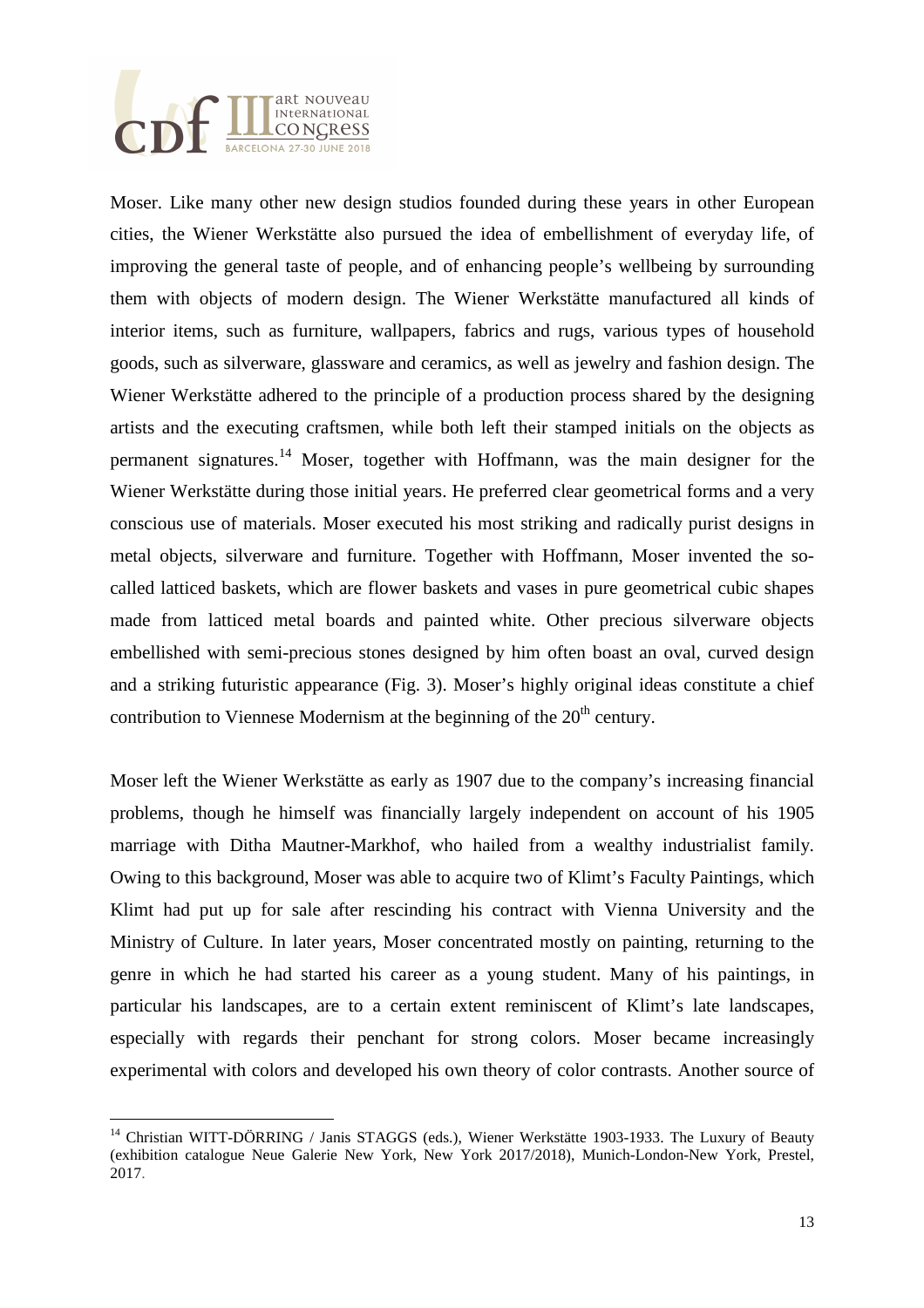

inspiration for Moser's paintings was the work of the Swiss painter Ferdinand Hodler, whom Moser had met several times.

## **Egon Schiele – the evolution of Expressionism**

The Wiener Werkstätte, whose success in early years was closely connected to Moser's contributions, was also a common link between Wagner, Klimt, Moser and Egon Schiele. In 1909, the Wiener Werkstätte commissioned Schiele to create drawings of elegant fashion models for postcards, which the Wiener Werkstätte produced in great number. The model Schiele used for these fashion drawings was Gerti, his own sister, who had worked for some time as a mannequin for the Wiener Werkstätte's fashion department. In 1909, Schiele, who was still studying at the Academy of Fine Arts in Vienna, was a fervent admirer of Klimt's art. He imitated Klimt's decorative style and even attempted the use of gold and silver in some of his early paintings, for example in the 1909 painting "Stylized Flowers in Front of Decorative Background".<sup>15</sup> Some art critics even dubbed Schiele "Silver Klimt". Klimt recognized the talent of the young student and afforded him his first opportunity to show his works in public. He invited him and many other young artists to participate in the 1909 International Kunstschau, a large collective exhibition organized by Klimt, Hoffmann, Moser and other artists, who at that time formed the so-called Klimt Group.

From 1910 onwards, Schiele developed an outstanding genuine style, which included many Expressionist features but at the same time went far beyond Expressionism. Different from other Expressionist works, such those of the German Expressionists, Schiele concentrated less on the effect of colors but rather on that of linear drawing and of very special, often clearly provocative themes. One of Schiele's pivotal topics was his obsession with the self. In numerous self-portraits, Schiele assumed different roles, showing a variety of gestures and grimaces as if to experiment with the articulation of his own psyche. A prominent example can be found in the drawing "Self-Portrait with Hand to Cheek" of  $1910$ .<sup>16</sup> In the way Schiele tackled existential uneasiness in such works and questioned human integrity, he made a strong

 $\overline{a}$ <sup>15</sup> Leopold Museum, Vienna, Inv. 474, in: Tobias G. NATTER, *Egon Schiele. The Complete Paintings. 1909- 1918,* Cologne, Taschen, 2017, no. 3.

<sup>16</sup> Albertina, Vienna, Inv. 30.395, in: Jane KALLIR, *Egon Schiele. The Complete* Works, New York, Harry N. Abrams, Inc. Publishers 1998 (Harry N. Abrams, Inc. Publishers 1990), No. D 706.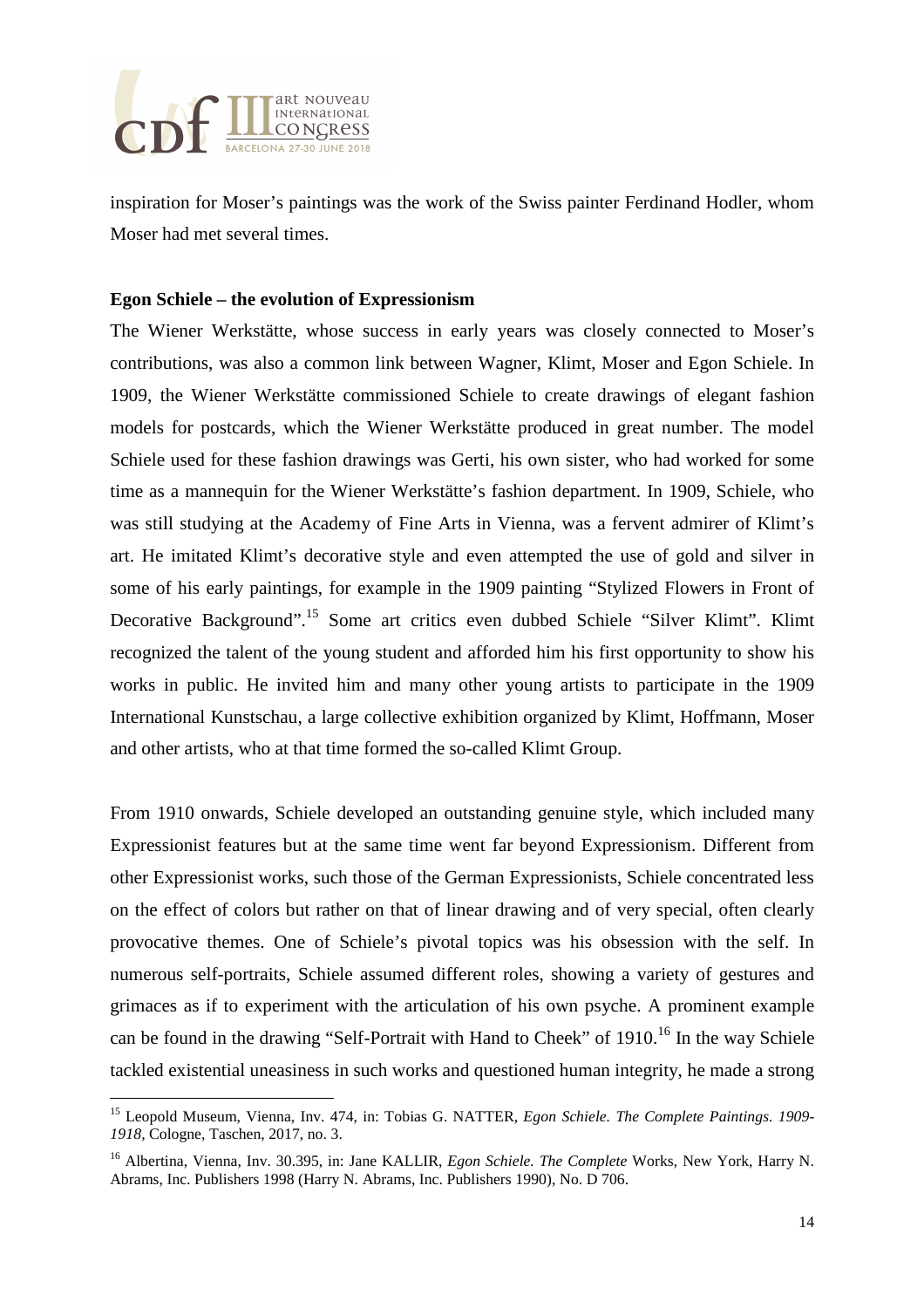

psychological impact in his oeuvre, doubtlessly providing an important contribution to  $20<sup>th</sup>$ century Modernism.

Schiele's fascination with the naked human body was regarded by his fellow citizens as pure provocation. In a plethora of drawings, he defined the male and female body as instruments of sexual desire, but beyond that very often also as a means to express mental struggles and tensions or to express the loss of existential security. In many cases, Schiele developed a peculiar spiritual relationship with the models and blurred the borders between academic nudes and portraits. He was a masterly portrait painter, too, and the strong facial features and body language reveals a highly psychological expression of the portrayed, who surprisingly were mostly male. It was Otto Wagner himself who had advised the young painter Schiele in 1910 to create a series of portraits of prominent personalities. Schiele did start to realize a few portraits, among them also one of Wagner, but for some reason Wagner was not satisfied with the result and cut his portraits to pieces. $17$ 

Another particularity of Schiele's work is the development of a kind of symbolistic Expressionism in his oeuvre. He created some large-scale figural compositions which reveal an emotive psychological dimension, and often Schiele blurred the lines between biographical and fictional reality. The painting "Embrace (Lovers II)" of 1917, for example, can be read as a self-portrait of the artist together with his wife Edith, but can also be regarded as a metaphor of a violent embrace between the two sexes (Fig. 4).<sup>18</sup> In many equally mysterious works, the artist presented a visionary account of self-exploration, obscuring the borders between the conscious and unconscious mind. Schiele's landscapes and cityscapes, which constitute a considerable part of his work, also show a strong symbolistic inclination.

#### **1918 – The end of an era**

Schiele died only a week before the military capitulation of Austria-Hungary. Several weeks later, the end of World War I was proclaimed. The end of the War also spelled the end of an

 $\overline{a}$ <sup>17</sup> Whereabouts unknown, in: Tobias G. NATTER, *Egon Schiele. The Complete Paintings. 1909-1918,* Cologne, Taschen, 2017, no. 44.

<sup>18</sup> Belvedere, Vienna, Inv. 4438, in: Tobias G. NATTER, *Egon Schiele. The Complete Paintings. 1909-1918,* Cologne, Taschen, 2017, no. 197.